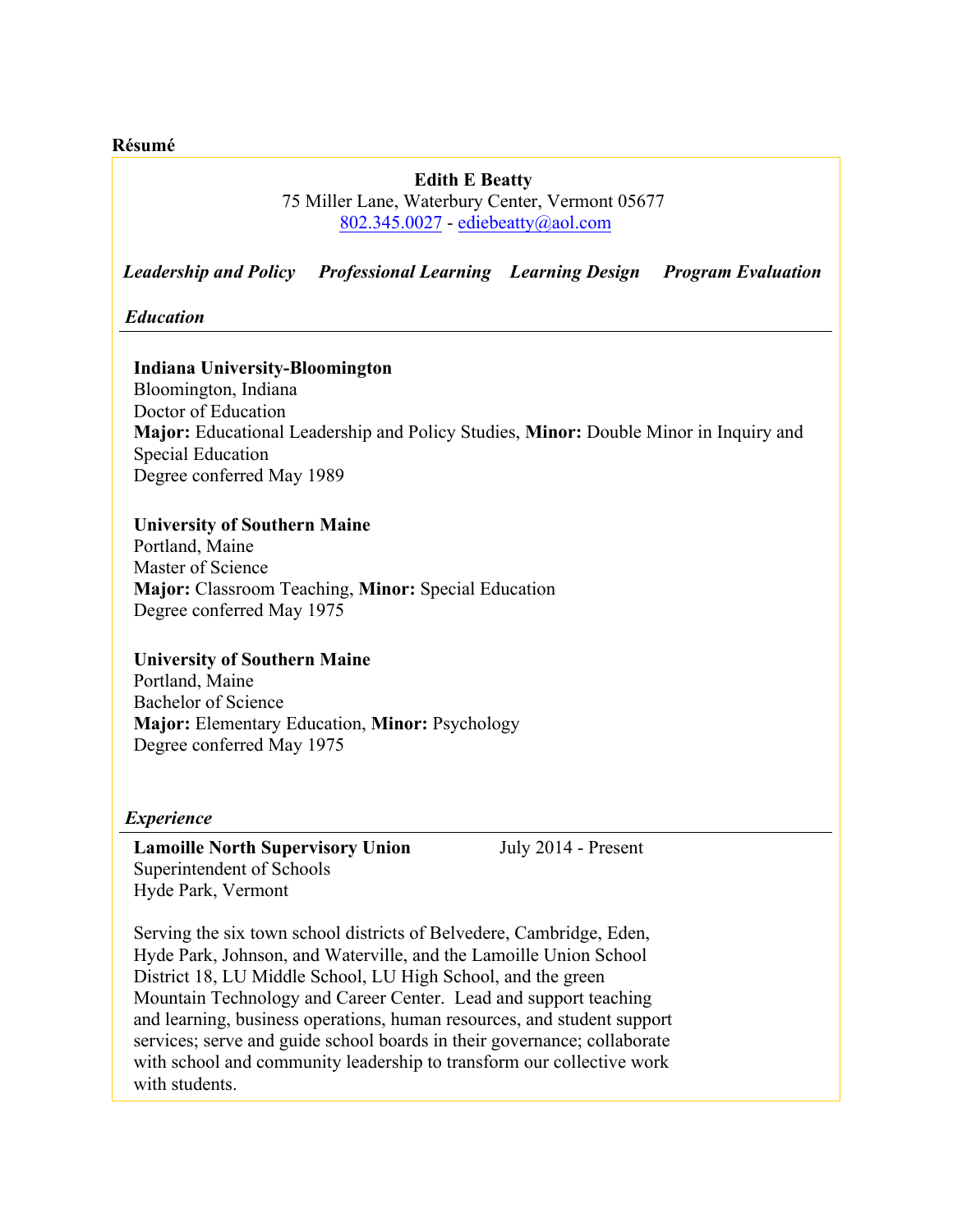# **Rutland Northeast Supervisory Union** July 2010 - June 2014 Director of Curriculum, instruction, & Assessment Brandon, Vermont

As Director of "Learning Design" or Curriculum, Instruction, and Assessment, PreK-12, I worked with members of our educational community to create and articulate curriculum, or the "what" of learning; to broaden our student learning opportunities and strengthen instructional practices, or the "how" of learning; and to use assessments and data to inform instruction, learning, and our overall practice, as well as how we reported that learning, or the "how we know" students are learning/our instruction is effective. I also coordinated and worked to provide high quality professional learning opportunities across a broad spectrum of content, pedagogy, time, provider, and place; managed grants, budgets, staff; supported teacher leaders, committee and council work; and served on the Central Office lead Team, RNESU Administrative Council.

### **RMC Research Corporation**

Research Associate Arlington, Virginia

Participated on both the school improvement and the evaluation teams. Worked with schools, districts, and state agencies in Indiana, Connecticut, Maine and Vermont to engage in school reviews, curriculum inquiries, self studies, program evaluations, and general program technical assistance; worked with local and state personnel to analyze and interpret the reviews and reports in order to create results. The work was primarily with schools not making adequate yearly progress, in need of improvement and technical assistance, and the state agencies that supported the schools. (Consulted 2006 - 09; Full time 2009 - 10)

**Washington West Supervisory Union** Dec 2003 - June 2009 Director of Curriculum and Assessment Waitsfield, Vermont

Supported administrators and teachers in eight schools in six districts in the areas of curriculum, assessment, instruction, and professional development. Also provided leadership for major efforts in the areas of teacher supervision and evaluation, mentoring, data, service learning, mathematics, writing, science, and technology. Worked with the Superintendent in facilitating the broader work of the Administrative Team - Principals and Central Office Leadership. Worked with/presented to the SU Board in all pertinent areas.

Jul 2009 - Jun 2010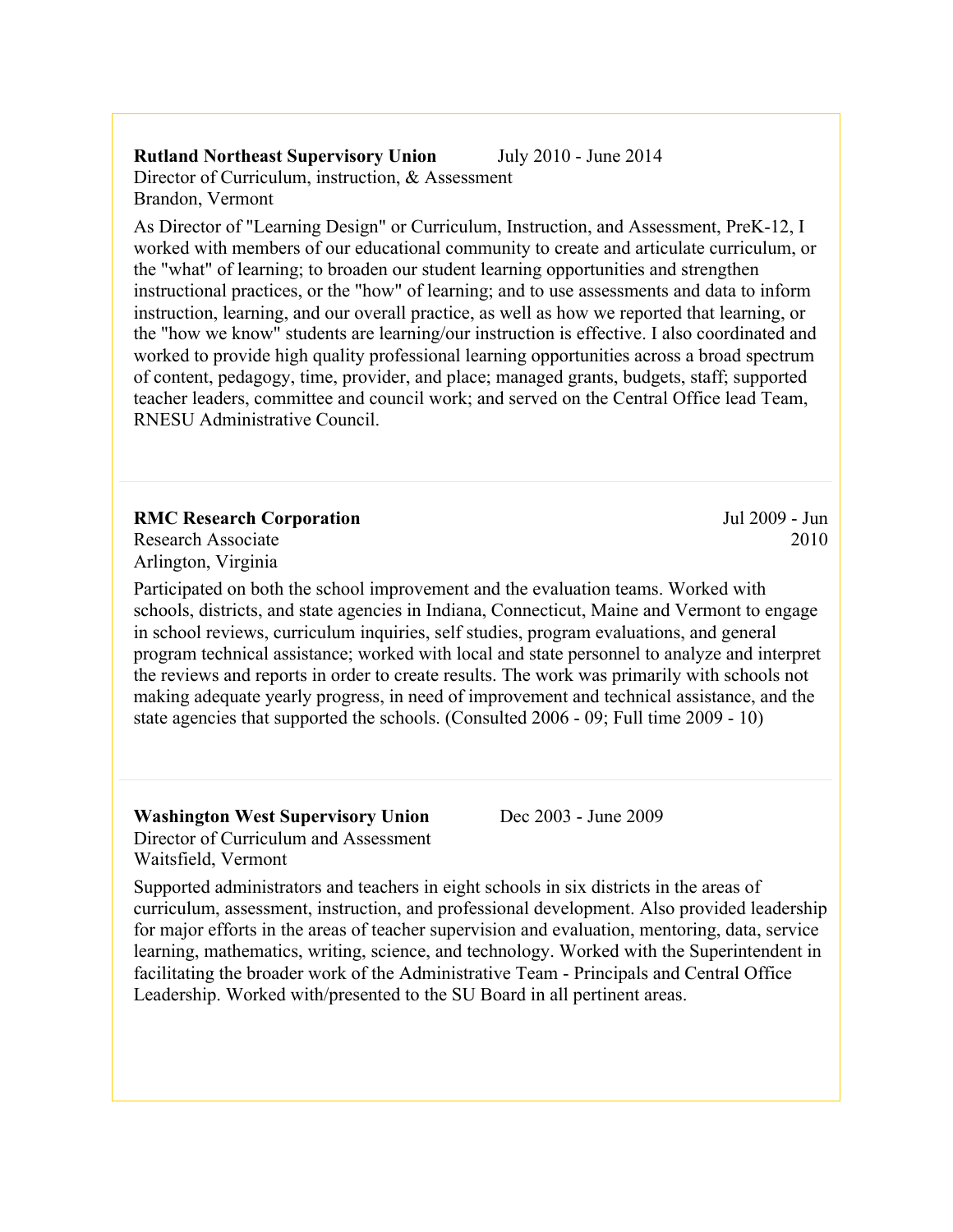#### **Vermont Institutes**

Director, Vermont's Teacher Quality Enhancement Montpelier, Vermont

Jul 1999 - Oct 2003

Created a statewide system for educator preparation and professional development. A collaboration between the VT DOE and VT Institutes, formerly the Vermont Institute for Science, Math and Technology, we worked with the higher education community, the State Standards Board, and the broader public education community to build strong and equitable structures for promoting and securing the highest educator quality possible for Vermont's schools and students. Created six regional education service agencies, a statewide system of mentoring and colleague support, Professional Learning Community (PLC) training and protocol development, and a document which culminated the work of the Governor's Commission on Educator Quality, "Teaching Matters Most: Educator Quality for Student Success in Every Vermont School." Directed the work of the Title II TQE (Teacher Quality Enhancement) federal grant to the state of Vermont, and represented VT at the national level.

# *Additional Experience*

1997 – 2006 Adjunct Faculty, Indiana University, School of Education, Educational Leadership and Policy Studies Program/Educational Psychology and Inquiry, Bloomington, Indiana.

2001 – 2005 External Program Evaluator, First Amendment Schools: Educating for Freedom and Responsibility. Collaboration of Association for Supervision and Curriculum Development International (ASCD) and First Amendment Center, Freedom Forum, Arlington, Virginia.

1997 – 1999 Director, Best Practices Exchange and Research Associate Professor, College of Education and Social Sciences, University of Vermont, Burlington, Vermont.

1995 – 1997 Director, Evaluation Center, Institute for Program Development at Trinity College of Vermont, Burlington, Vermont.

1983 – 1996 Executive Director, Institute for Program Development (IPD) and Director, Northeast Regional Resource Center (NERRC), 3 years (1993 - 96) and Associate Director, NERRC, 10 years (1983 - 1993) Trinity College, Burlington, Vermont.

1985 – 2010 Program Evaluator, Programs and projects funded nationally through the U.S. Department of Education, the National Science Foundation, the Environmental Protection Agency, with groups such as Head Start, Even Start, The National Gardening Association,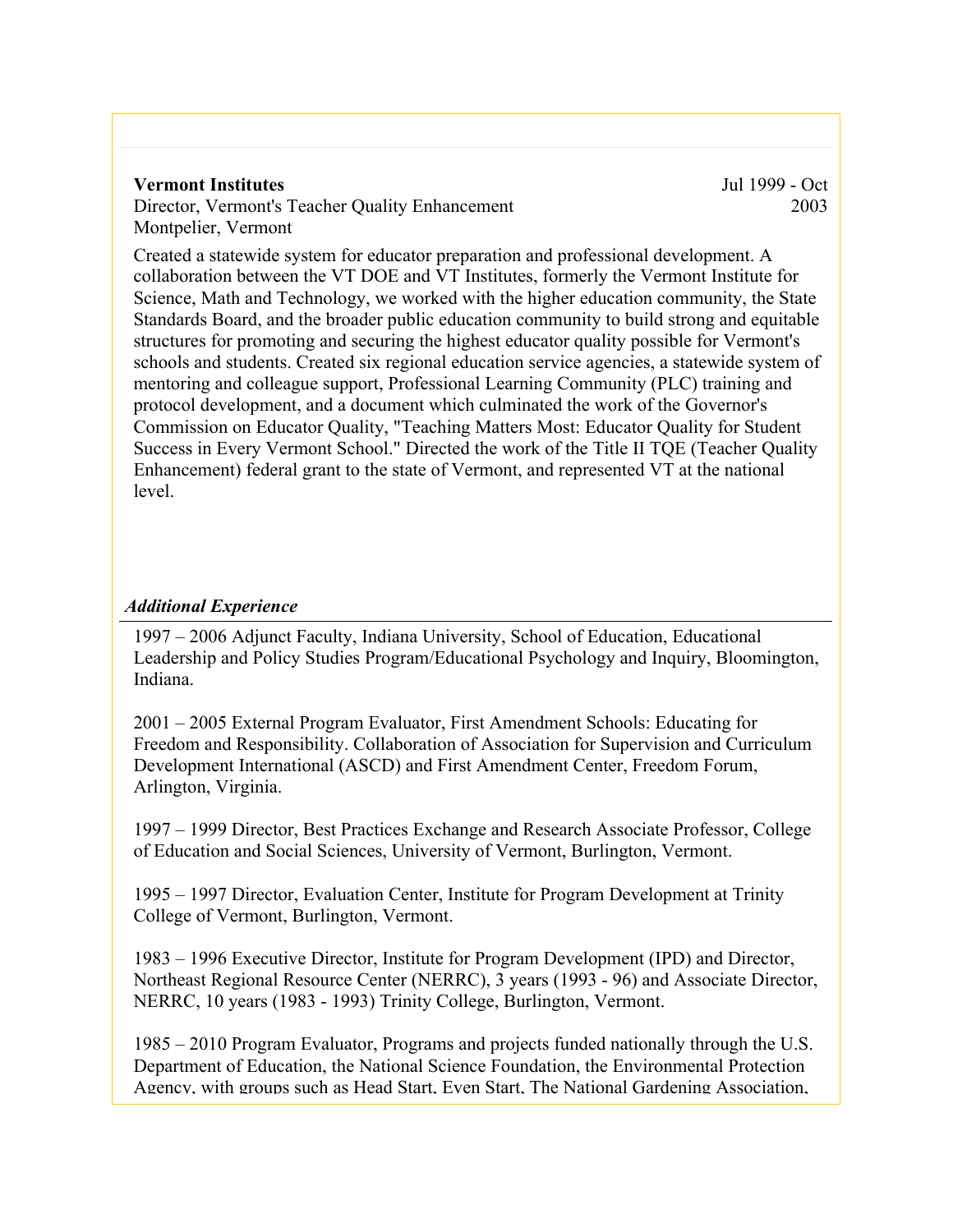RMC, the Vermont Center for the Book, ASCD, the Freedom Forum; and locally through several school systems.

1973 – 1983 Director of Special Education, Professional Developer, Special Education Teacher, Elementary and Middle School Teacher, Teacher Corps Intern; Vermont, Maine, and Indiana.

## *Projects and Publications*

1993 – 2005 Member, Joint Committee on Standards for Educational Evaluation. Western Michigan University, Kalamazoo, MI. Representing ASCD, International, Standards Setting Committee, ANSI approved; Executive Committee, 1995 – 2005.

2004 "Using the Student Evaluation Standards: A Guide for Teachers of Mathematics and Science." NSF-funded, The Evaluation Center, Western Michigan University, (Beatty, et al.)

2004 "Creating a Laboratory for Democracy." Education Leadership, ASCD, juried. Volume 61, no.8, May 2004, 75-78, (Beatty.)

2000 – 2003 Co-Chair, Governor's Commission on Educator Quality, (Commissioned by Gov. Howard Dean) Montpelier, Vermont.

2003 "Teaching Matters Most: Educator Quality for Student Success in Every Vermont School." The Report of the Vermont Commission on Educator Quality. Montpelier, Vermont. (with Doug Walker.)

2003 "The Vermont Field Guide to Educator Mentoring." Teacher Quality Enhancement. Montpelier, Vermont. (with Sue Boyer, et al.)

2003 "Student Evaluation Standards." Joint Committee on Standards for Educational Evaluation. SAGE Publications, Inc., Thousand Oaks, CA. (Gullickson, et al.)

2001 "Educating All Students Together: How School Leaders Create Unified Systems." Corwin Press, Thousand Oaks, CA. (Burrello, Lashley & Beatty.) Cited as an example in Peter Senge's "Schools That Learn." Currently in revision, slated for 2014, 2nd edition.

### *Memberships and Affiliations*

2014 - Present Member VT Superintendents Association

2010 - 2014 Member VT Curriculum Leaders Association, Currently serving on Executive **Committee** 

2005 – 2009 Vermont Standards and Assessment Consortium, Executive Committee through 2009.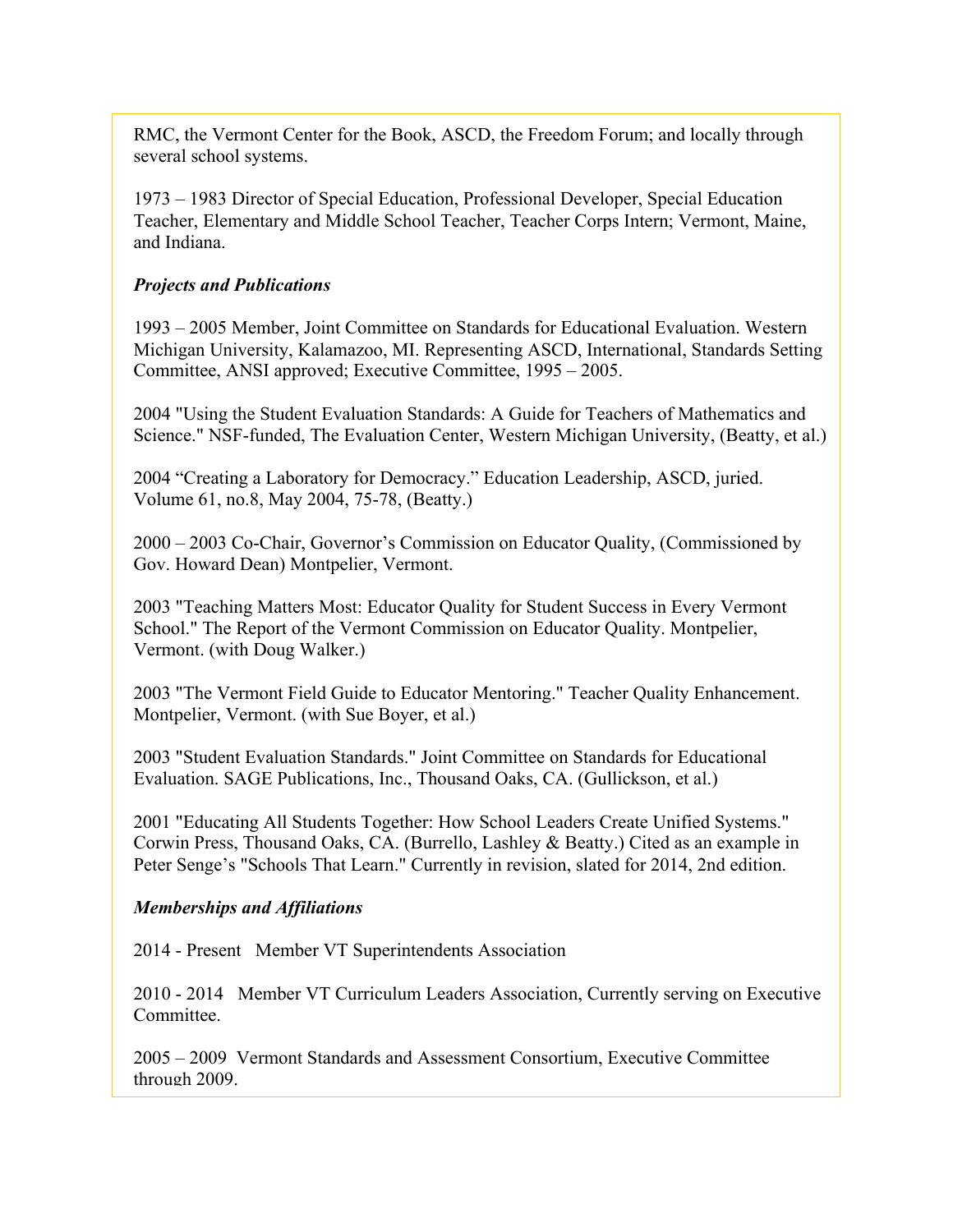1982 - Present ASCD, International; 1982 – 92, and 2006 - 2008 Association for Supervision and Curriculum Development (ASCD), International; Vermont Affiliate, Executive Board, Past Program Chair, Past Review Council.

1982 – 2010 American Evaluation Association.

1980 – Present Phi Delta Kappa, Bloomington, Indiana Chapter.

## *Examples of Continuing Education and Professional Development:*

Structural Dynamics. Study with Robert Fritz, Inc., Newfane, VT. Fundamentals of Structural Thinking, Organizational Structural Consulting Program, Structural Consulting Certification Program, Managerial Moment of Truth - Trainers; Robert and Rosalind Fritz.

Enhancing Professional Practice: A Framework for Teaching, Introduction to the Framework (Teachers), Framework for Observation (Administrators), Framework for Induction (Mentors), worked directly with Charlotte Danielson, both statewide and onsite at WWSU. Continued work with the Danielson group and with VT NEA to further the use of the "Framework" with differentiated models of supervision, supporting teachers in induction, and peer observation, RNESU.

Common Core State Standards. Multiple national, statewide, and regional opportunities to explore CCSS, including most recently the Judy Carr Series: Building Systems, Structures and Strategies to bring the CCSS to Routine Practice in EVERY Classroom. VT Professional Learning Network.

Differentiated Instruction and Understanding by Design, Schooling by Design, Differentiating Instruction in Mathematics at the Middle/Secondary Level, ASCD workshops with Carol Ann Tomlinson, Jay McTighe, Grant Wiggins, and Nanci Smith; nationally, statewide, and onsite at WWSU, RNESU.

Professional Learning Communities (Richard DuFour) and Data Driven Decision Making (Doug Reeves); Critical Friends Facilitator Training, use of protocols (National School Reform Faculty.)

Literacy Coaching Workshop, Reading and Writing Workshop, two week long institutes at TCRWP at Teachers College, Columbia University. Extensive work with Lisa Italiano, National Writing Project/Green Mountain Writing Workshop, Young Writers Project in VT, and VRI, VT Reads Institute .

Work to support teachers in VT Math Initiative, OGAP with Marge Petit, work Bob and Judi Laird, Sandi Stanhope, Loree Silvis, Jean Ward, Aldo Bianchi.